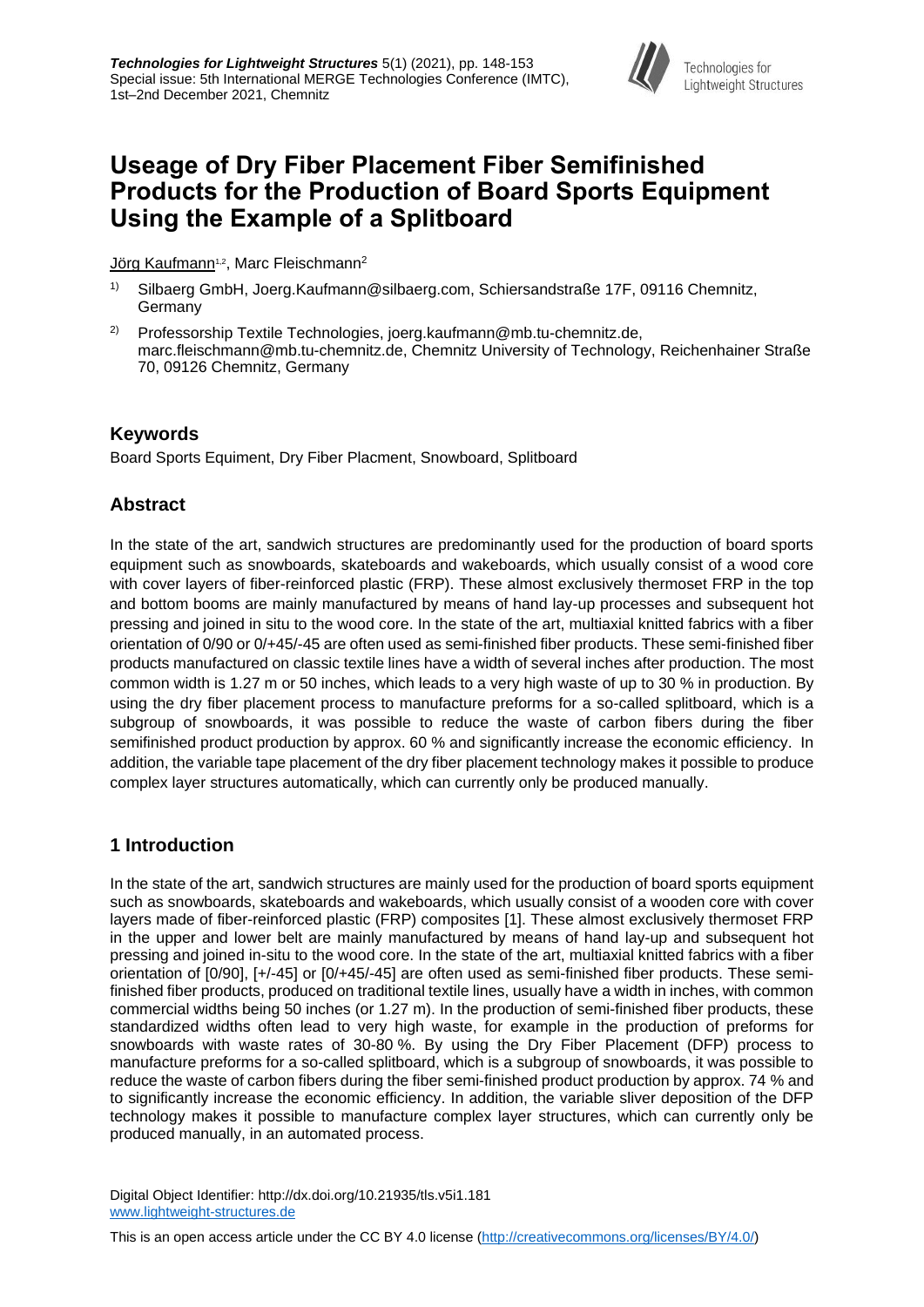### **2 Value chain in the manufacture of board sports equipment**

According to current literature, the value chain for the manufacture of continuous fiber-reinforced boardsports equipment can be divided into two main processes: semi-finished product manufacture and component manufacture [2,3,4,5] (see Fig. 1). Semi-finished product manufacture is in turn subdivided into two processes: fiber semifinished product manufacture and matrix manufacture, the output of which is combined in the main process of component manufacture. Three process variants for the production of FRP components are currently dominant on the market: [6]

- (1) A flat textile semi-finished product is manufactured from continuous reinforcing fibers, usually made of glass, carbon or basalt, which are directly impregnated into the component by means of a thermosetting matrix system. Textile technologies used include winding [7], braiding [8], tailored fiber placement (TFP) [9] and dry fiber placement (DFP) [10].
- (2) A textile flat semi-finished product is produced from reinforcing fibers, which is further processed into a preform by cutting and stacking. The combination with the matrix in a mold results in the blank component. Woven fabrics [11], knitted fabrics [12] and knitted fabrics [13] are used as semi-finished textile products.
- (3) A textile semi-finished product is produced from the reinforcing fibers, whereby the processes from 1. and 2. can be applied. Combination with a thermosetting or thermoplastic matrix produces a thermosetting or thermoplastic prepreg [2], which is contoured and stacked in the next process step and then consolidated under temperature and pressure.



*Fig.1: Value chain of continuous fiber-reinforced composites based on [2].*

In addition to these basic technologies, other manufacturing processes exist for the production of FRP components, so that a heterogeneous set of manufacturing options with different advantages and disadvantages is available. Board sports equipment is currently manufactured almost exclusively using the 2nd method, with thermoset resin systems being used in most cases. The impregnation of the cutto-size fiber semi-finished products is carried out by means of a wet hand laminate and subsequent pressing [14]. For small series, pressing is carried out either by means of evacuation or in open press molds, in which case cold-curing resin systems are usually used. For larger series, i.e. from approx. 50 pieces per model and length, closed molds and thermosetting resin systems are usually used, so that the cycle time is reduced from several hours to approx. 12-20 minutes due to the faster consolidation of the resin.

These short pressing times make it necessary to impregnate the fiber semi-finished product with resin in a short time, which in the state of the art is usually done by manual application and spreading with a doctor blade. In this process step, high forces act on the preform and it must be ensured that no fibers or fiber bundles are detached or displaced from the textile semi-finished product. Therefore, in the state of the art, woven or knitted fabrics made of glass, carbon, basalt or flax fibers are mostly used, which have an excellent fixation of the fibers.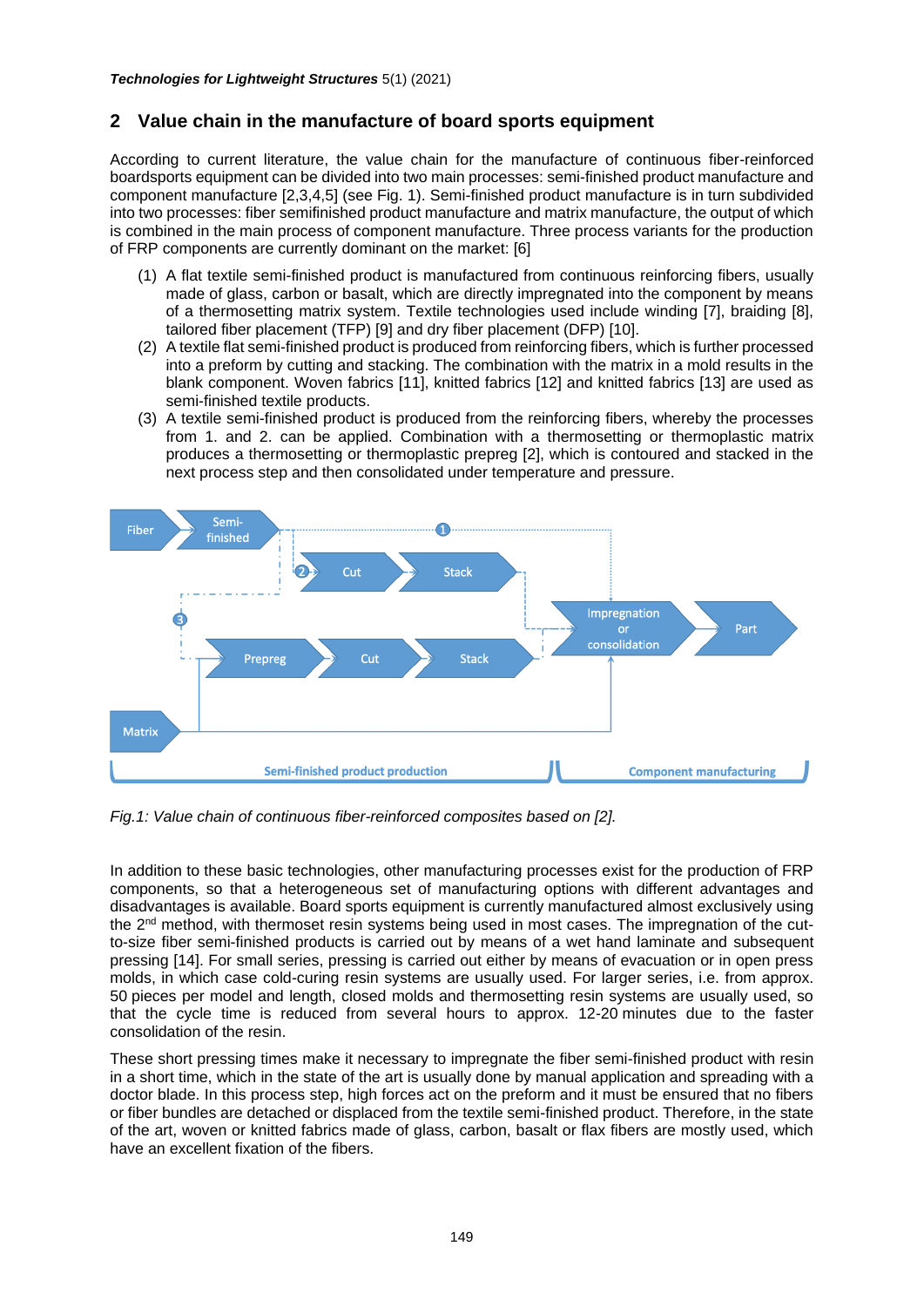# **3 Fiber semi-finished products for board sports equipment**

Due to the low consumption of textile semi-finished products compared to other industries, standardized reinforcement textiles are mostly used in the production of board sports equipment. Multiaxial fabrics made of glass fibers [15] in [0/90], [+/-45°] or [0/+45/-45] are mainly used here. These semi-finished products are manufactured on highly productive production lines and are used by a large number of producers in the industry to manufacture large series. Due to the enormous setup effort of the knitting machines required for the production of multi-axial fabrics, such semi-finished products can only be produced in large quantities. For this reason, different manufacturers in the snowboard industry often use identical semi-finished fiber products from one production batch.

For niche applications that require special semi-finished fiber products either because of customer requirements or because of the special design (such as splitboards), the final preforms must be manufactured either from various semi-finished textile products available on the market. This results in a very high rate of waste and, in addition, requires a high level of manpower for the predominantly manual production steps. For these reasons, highly flexible and automatable manufacturing processes such as TFP and DFP with a material output adapted to these applications have recently been increasingly used. Due to the lower productivity, these processes are currently used almost exclusively for the production of high-performance semifinished carbon fiber products.

However, carbon fibers are currently used in the boardsports industry only in special applications and then usually only partially. Products whose semi-finished fiber products consist of almost 100 % carbon fiber are very rare, which is due to the high cost of the semi-finished fiber products, the lack of availability in small quantities, and the reduced elongation at break of standard carbon fibers compared to glass fibers.

### **4 Splitboard application example**

Splitboards [16] are a comparatively new subspecies of snowboards [14] in which the board can be divided into two halves along the longitudinal axis for ascent. With these components, which are similar to snowshoes or touring skis and can be joined to form a snowboard for the descent, the athlete can climb mountains without using lift facilities. The division of the snowboard into two components results in different stiffness and strength requirements for the sandwich composite of the component, so that existing semi-finished fiber products for snowboards cannot be transferred directly to splitboards.

For further consideration, a snowboard with [+45/-45°] fiber orientation is assumed for the textile fiber semi-finished products made of carbon fiber with a basis weight of 400  $g/mm^2$ . The semi-finished fiber products compared are woven fabrics, scrims and DFP semi-finished products. The length of the splitboard is 1,590 mm with a maximum width of 325 mm, resulting in a rectangle of 1,640 mm x 365 mm as the preform from a production engineering point of view.

For the determination of the material costs, selected semi-finished fiber products as well as the corresponding basis weight and geometric data of an established distributor for fiber composites are used (see Table 1).

V1 is a standard carbon fiber fabric in plain weave, which has to be twisted by 45 % to cut the preform components, so that four parts (parts 2 and 3 with 1,000 mm x 365 mm, parts 1 and 4 with 640 mm x 365 mm) of 200 g/m<sup>2</sup> each are required for the splitboard preform (see Fig. 2, left). The material input per belt is therefore 2.3  $m^2$  at a material cost of EUR 51.43 and a waste of approx. 74 %.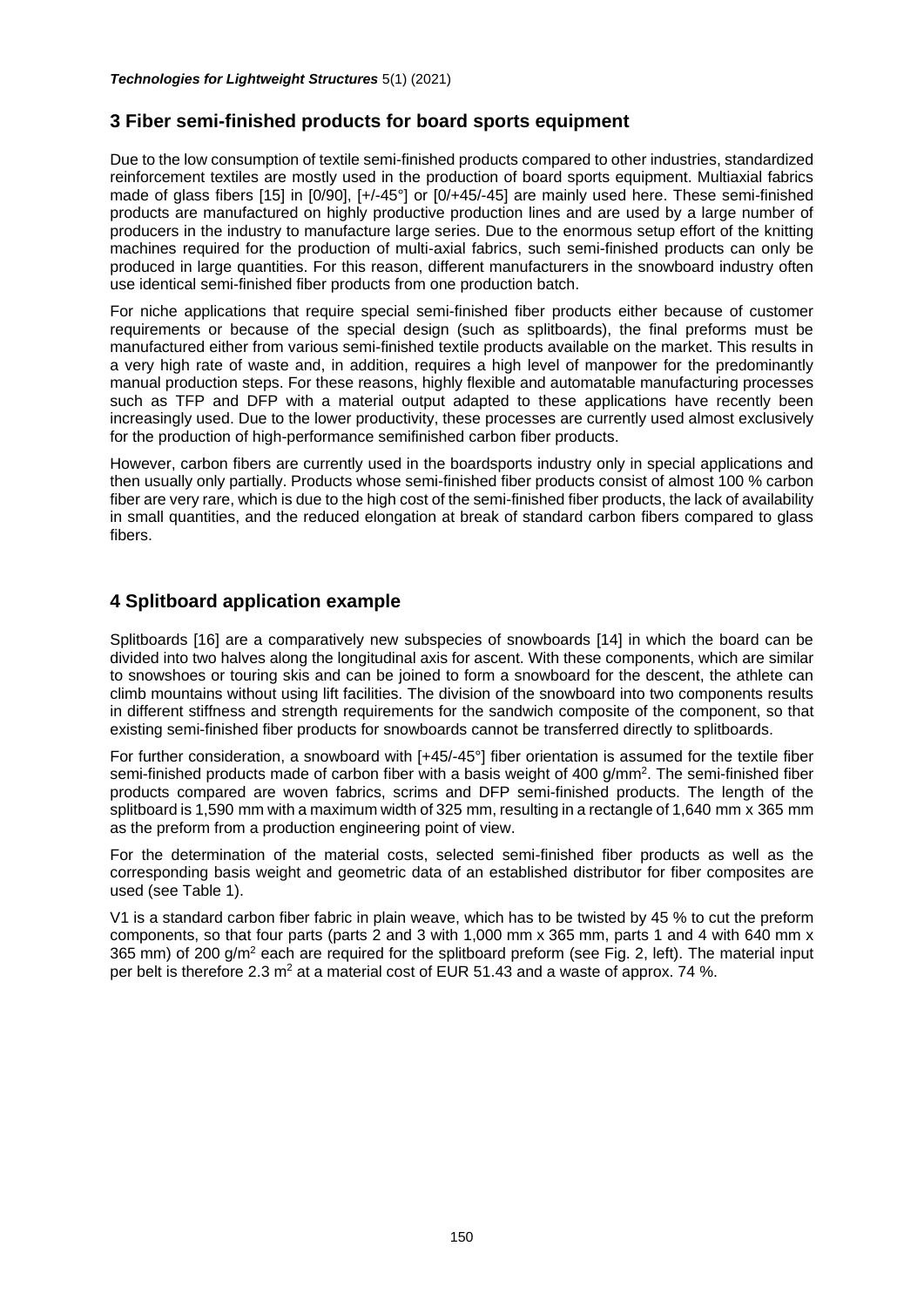#### *Technologies for Lightweight Structures* 5(1) (2021)

|              | <b>Type</b>                | Grammage              | <b>Note</b>                             | Width    | <b>Fiber</b>                                                                | Cost                        |
|--------------|----------------------------|-----------------------|-----------------------------------------|----------|-----------------------------------------------------------------------------|-----------------------------|
| V1<br>[17]   | Carbon fabric              | 200 $q/m^2$           | Style 450-<br>5 Aero,<br>Plain<br>weave | 1,000 mm | Tenax <sup>®</sup> HTA40 or<br>Torayca <sup>®</sup> T300 / 200<br>text (3k) | 22.36<br>EUR/m <sup>2</sup> |
| V2<br>[18]   | TeXtreme®<br>Carbon fabric | 200 g/m <sup>2</sup>  | Plain<br>weave                          | 1,000 mm | Pyrofil™ TRS50 15k,<br>Width of the fiber tapes<br>20 mm                    | 40.99<br>EUR/m <sup>2</sup> |
| V3<br>$[19]$ | Carbon fiber<br>scrim ST   | $50$ g/m <sup>2</sup> | UD                                      | 500 mm   | ZOLTEK™ PX35 50k                                                            | 6.59<br>EUR/m <sup>2</sup>  |
| $V3*$        | Carbon fiber<br>scrim ST   | $50$ g/m <sup>2</sup> | UD                                      | 1.000 mm | ZOLTEK™ PX35 50k                                                            | 6.59<br>EUR/m <sup>2</sup>  |
| V4<br>[20]   | Carbon roving              | 384 g/m <sup>2</sup>  | <b>DFP</b>                              | 365 mm   | Tenax HTS40 F13 /<br>12k / 800 tex                                          | 58.16<br>EUR/m <sup>2</sup> |

| Table 1: Variants of carbon fiber semi-finished products V1-V4 |  |
|----------------------------------------------------------------|--|
|----------------------------------------------------------------|--|

V2 consists of spread rovings with a width of 20 mm and has better mechanical properties due to the low layer thickness and the lack of ondulation. In addition, it has a very attractive appearance in the visible carbon area. Both properties are replicated by variant V4, which is produced on the DFP line. The material costs for Preform V2 are 94.28 EUR for a cut identical to V1 and are thus approx. 46 % more expensive than fabric V1.

V3 is a UD scrim made of carbon fiber and is included in the analysis because an ondulation-free design of the preform is intended to improve the mechanical properties and preforms can also be produced with no ondulation or, if required, with only very low ondulation using DFP equipment. Due to the available width of 500 mm, however, it is not possible to cut preform parts with a fiber orientation of +45° or -45°, which is why variant V3\* (see Fig. 2, right) with an assumed width of 1,000 mm and identical costs per  $m<sup>2</sup>$  is introduced. Due to the lower weight per unit area, however, 8 layers are required per sandwich belt, so that the material requirement is approx. 9.2 m<sup>2</sup> and the material costs are EUR 60.63 per preform. Analogous to V1 and V2, the waste is also approx. 74 %.



*Fig. 2: Pattern and layer structure V1 and V2 (left) and V3\* (right)*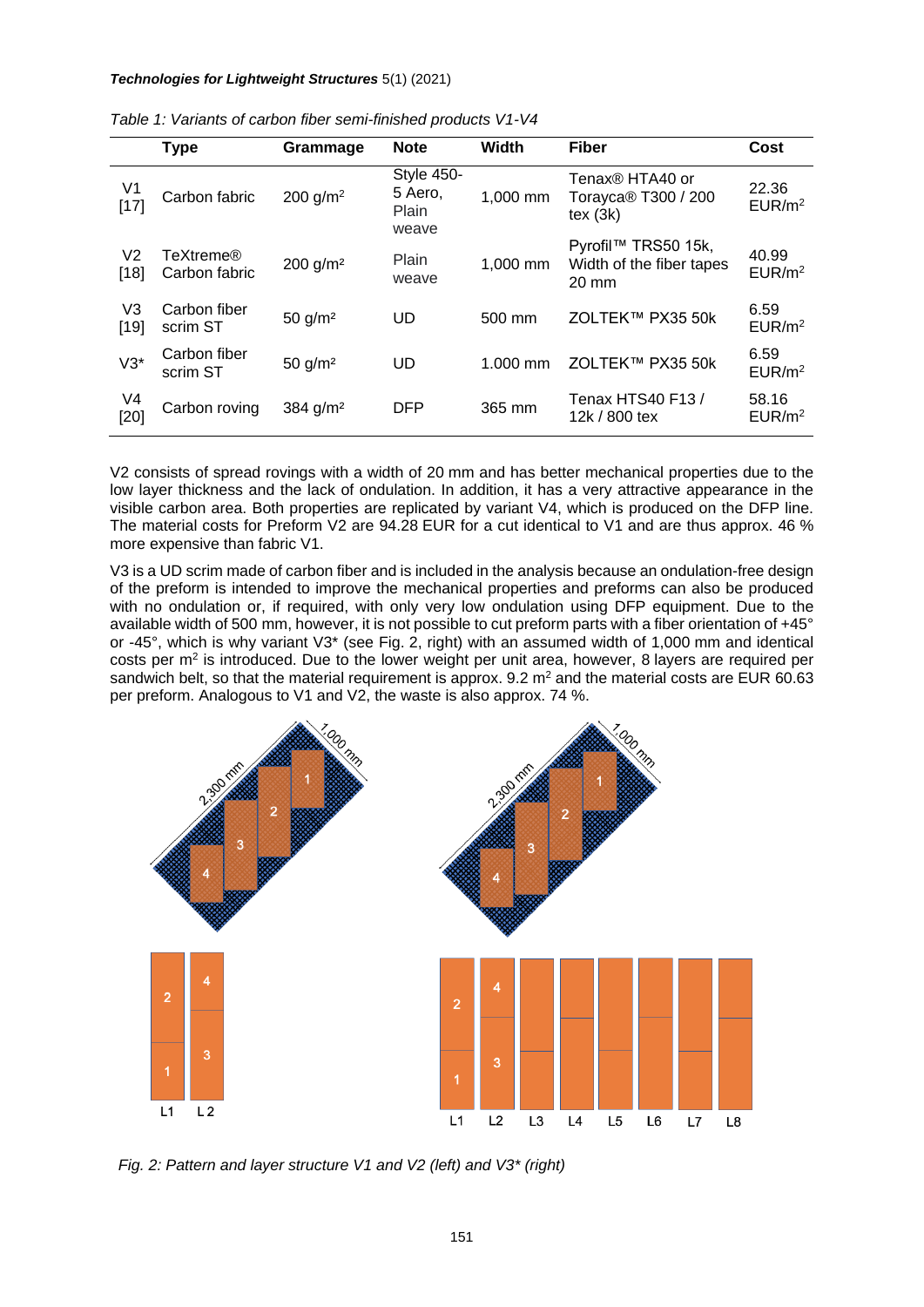#### *Technologies for Lightweight Structures* 5(1) (2021)

V4 is produced by dry fiber placement [10] directly from the roving spool, using six 12k rovings. These are spread to a strip width of 25 mm and placed directly in the final contour of the preform with an angular orientation of +45° or -45° (see Fig. 3). To produce a "quasi" fabric, one tape per layer is left out, which is then laid in the next but one layer. The waste per layer, in the trivial preform case of the rectangle, is the triangular projection of the respective tape end over the target contour. In the trivial case of the 45° angle, the waste per belt is described by the area of two isosceles triangles with a cathetus length corresponding to the belt width or a square with the side lengths of the belt width.



*Fig. 3: Layers 1-4 of the DFP-Preform V4*

The circumference of the preform considered here is 4,010 mm (1,640 mm x 365 mm) with 25 belts per layer, so that there is only a waste of 0.062  $m^2$  (25\*(0.025 m)<sup>2</sup> with 4 layers) or approx. 10 %. This reduces the waste of the V1, V2 and V3\* output variants by approx. 94 %, thus making an essential contribution to saving resources and also helping to reduce product-specific CO<sub>2</sub> emissions.

To determine the material costs of the preform from roving V4, the basis weight must be determined. The roving V4 has 800 tex, i.e. 800 g/km fiber, and is spread to 25 mm in the DFP process, resulting in a basis weight of 32 g/m<sup>2</sup> per 12k roving. In order to approximate the desired basis weight of 400 g/m<sup>2</sup>, 6 bobbins have to enter the DFP process simultaneously, resulting in a final basis weight of 384 g/m<sup>2</sup> (6 rovings at 32 g/m<sup>2</sup>, 50 % coverage per layer and 4 layers). The weight deviation of 4 % to the variants V1, V2 and V3\* is neglected for the considerations made here.

The material requirement for a preform in the DPF process is 0.661 m<sup>2</sup> (0.599 m<sup>2</sup> plus 0.062 m<sup>2</sup> waste) and costs EUR 14.76 at the price of EUR 58.16/kg assumed for V4 and a basis weight of 384  $g/m^2$ . This represents an enormous material cost saving compared to V1, V2 and V3 of 71 %, 84 % and 76 %, respectively, and can make a significant contribution to increasing the use of carbon fibers in board sports equipment.

# **5 Summary and outlook**

It was shown that for the application example of a splitboard, the waste cuttings in preform production can be reduced from currently 74 % to 10 % and thus by 94 %. At the same time, material costs can be reduced by between 71 % and 84 % under the assumptions made here. It should be noted, however, that this cost reduction relates to the pure material costs when purchased from an established dealer in Germany and requires further analysis in future work. On the one hand, the price for roving V4 is not comparable with the purchase prices for carbon fibers when purchased directly from the manufacturer. Here, even with smaller purchase quantities, prices in the range of 15-20 EUR/kg can be achieved, so that the material costs drop into the range of 3.75-5.00 EUR. Similar price jumps can be expected for the materials V1, V2 and V3\*.

Also, only the material costs were analyzed. A consideration of other influencing factors such as process times and other cost-relevant components such as labor costs, depreciation, energy and space requirements is absolutely essential in subsequent studies in order to develop a sound basis for decision-making.

The resulting different material properties of the V1, V2, V3\* and V4 variants are also worth investigating, as the semi-finished products consist of different fiber types. Analyses of the influence of the processing technique between classic woven, scrim and knitted fabrics and the DFP semi-finished products using the identical carbon fiber type are also necessary.